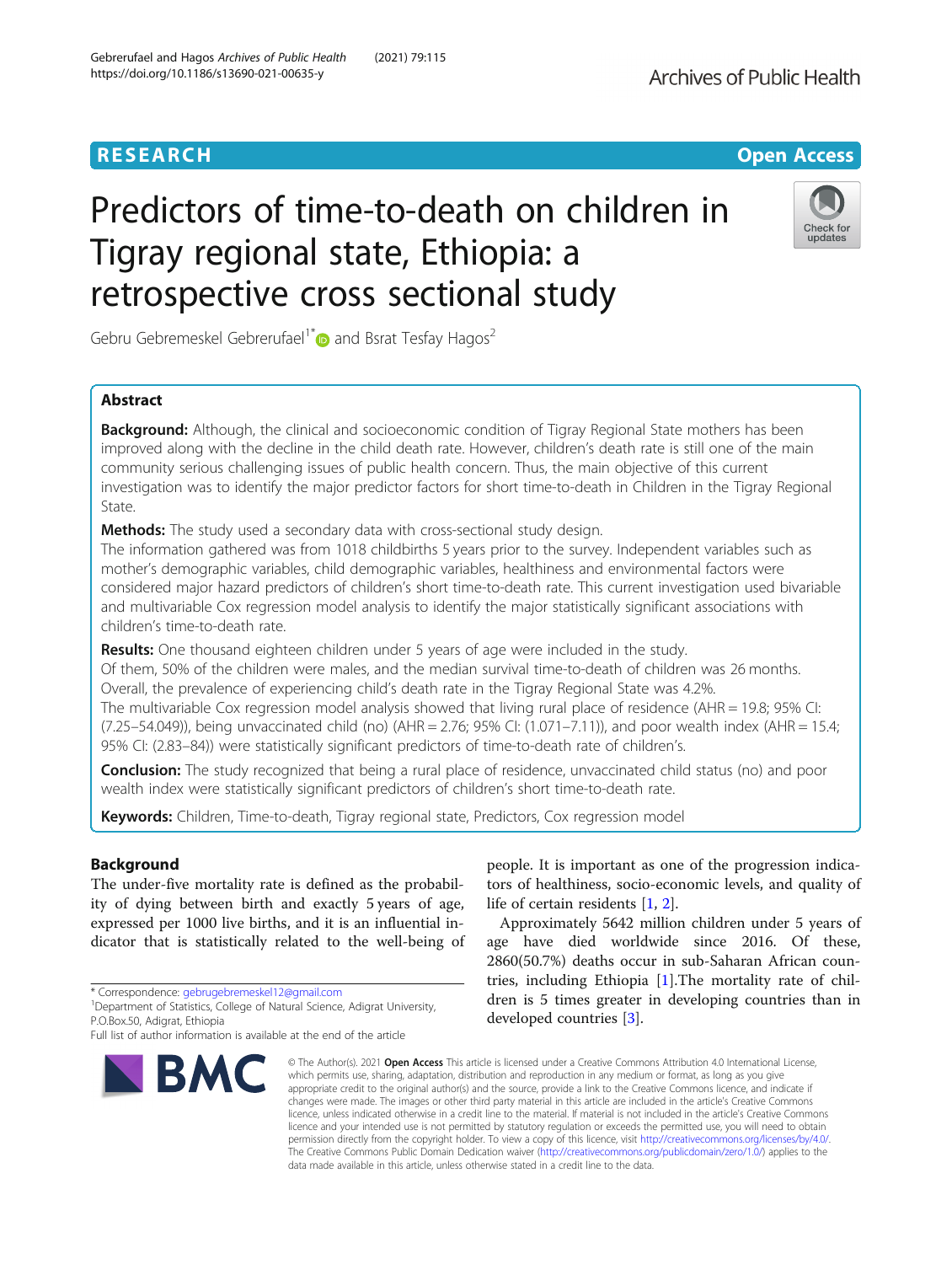In 2015, several countries worldwide decided to alleviate the death rate children by two-thirds of the Millennium Development Goal. According to the report of 2001, the United Nations prepared progression towards children's existence goals [[4\]](#page-6-0).

The mortality rate of under 5 years old children is still the main community serious challenging issue of public health concern. Even though Ethiopia showed a substantial reduction in under-five mortality over time but the rate of reduction is low among regions including Tigray Regional State [\[5\]](#page-6-0).

Even though there are vertical problems, some countries have a higher risk of a child's death rate stated since 1990, which is illustrated as odds, indicating that progression for entirely children is inside our understanding. Similarly, Bangladesh and Liberia succeeded in decreasing the below-5-year-old death rate by at least 66.7% in 1990. For example, Ethiopia, Malawi, Madagascar, and Niger in the sub-Saharan Africa (SSA) and Nepal and Bhutan in Southern Asia had showed decreases of at least 60%. Several researchers found that the death rate, of children below 5 years old in Ethiopia has been decreasing [\[5](#page-6-0)–[8](#page-6-0)].

There are several reasons to decrease in these studies. The main decreasing rates of the studies are agriculture in the nationwide economy, the growth of urbanization, and the initiation of globalization, which has faster economic growth in the country [\[9](#page-6-0)]. Similarly, mother's education, mother's age, place of residence, wealth index and marital status are predictor factors of the child mortality rate. These factors are associated with women's autonomy, healthiness on the look-out for conduct and other predictor factors that have a higher hazard rate of mortality children's existence merit of additional studies such that interferences could be planned to stand-in alleviations in children's rate of mortality by allowing for the desires and wellbeing of women, including the essential factors for mother's education and socioeconomic welfare [[2,](#page-6-0) [6,](#page-6-0) [10](#page-6-0)–[12](#page-6-0)].

Furthermore, the reasons for the large number of children under 5 years old mortality rates are that poor resource surroundings are difficult and merit concentrated efforts to illuminate their consequences to increase children's survival time  $[11]$  $[11]$ . Today, the world is not yet on track to accomplish the Millennium Development Goals role objective of 66.7% to decrease the mortality rate of children in 2015. Several researchers and demographers recommend conducting in-depth investigations on the different characteristics of children's healthiness status in various sociodemographic and economic settings. Investigators have previously recorded an essential study on, sociodemographic, economic, health and environmental predictor factors of the death rate of under 5 years of age children in Ethiopia [\[13\]](#page-6-0).

The Ethiopian government executed the Health Extension Program and provided that comprehensive, impartial and reasonable health care for the rural population to promote, protective and basic medicinal services since 2003 [[14\]](#page-6-0). For this reason, the 2016 Ethiopia Demographic and Health Survey (EDHS) report indicate an overall decrease in the under-5 year- old death rate from 166/1000 in 2000 to 67 deaths/1000 births 2016. However, the Tigray Region State is experiencing a greater risk of mortality rate of 85 deaths/1000 births compared to the risk of mortality national level average rate of 67 deaths/1000 births in 2016 [[15](#page-6-0)]. Moreover, several researchers are focused on the national level. Such investigations have paucity of information on policy makers and implementers to plan and design appropriate intervention strategies to prevent the associated mortality rate among children under 5 years of age, as the national effects might not indicate the precise situation at regional levels. To solve this knowledge gap, the authors conducted a comprehensive retrospective cross sectional study design analysis on the current 2016 EDHS dataset.

## Objective of the study

# General objective

The general objective of this current investigation was to identify the major predictor factors that shorten the time-to-death rate of children in the Tigray Regional State, Ethiopia.

## Specific objectives

- $\geq$  To identify socio demographic, economic and
- clinical predictor factors associated with time-to-death rate of children.
- $\triangleright$  To estimate the survival time and compare survival curves between the different category predictor factors associated with time-to-death rate of children.

#### Methods

#### Study design, period, data sources, and setting

This investigation was carried out based on evidence of secondary data analysis of a cross-sectional retrospective study design that took place 5.5 months from 18 January 2016 to 27 June, 2016 of EDHS in Ethiopia. The survey was conducted by the Central Statistics Agency, the Ministry of Health and the Ethiopian Public Health Institute. Their source was funded by the United States Agency for International Development (USAID). The raw data were found from the Demographic and Health Survey measure Program with agreement [[16](#page-6-0)]. The main aim of this information under-5 mortality is significant to demographic assessment of population, socioeconomic growth, quality of life, support to estimate how many children might be at greater risk of death, and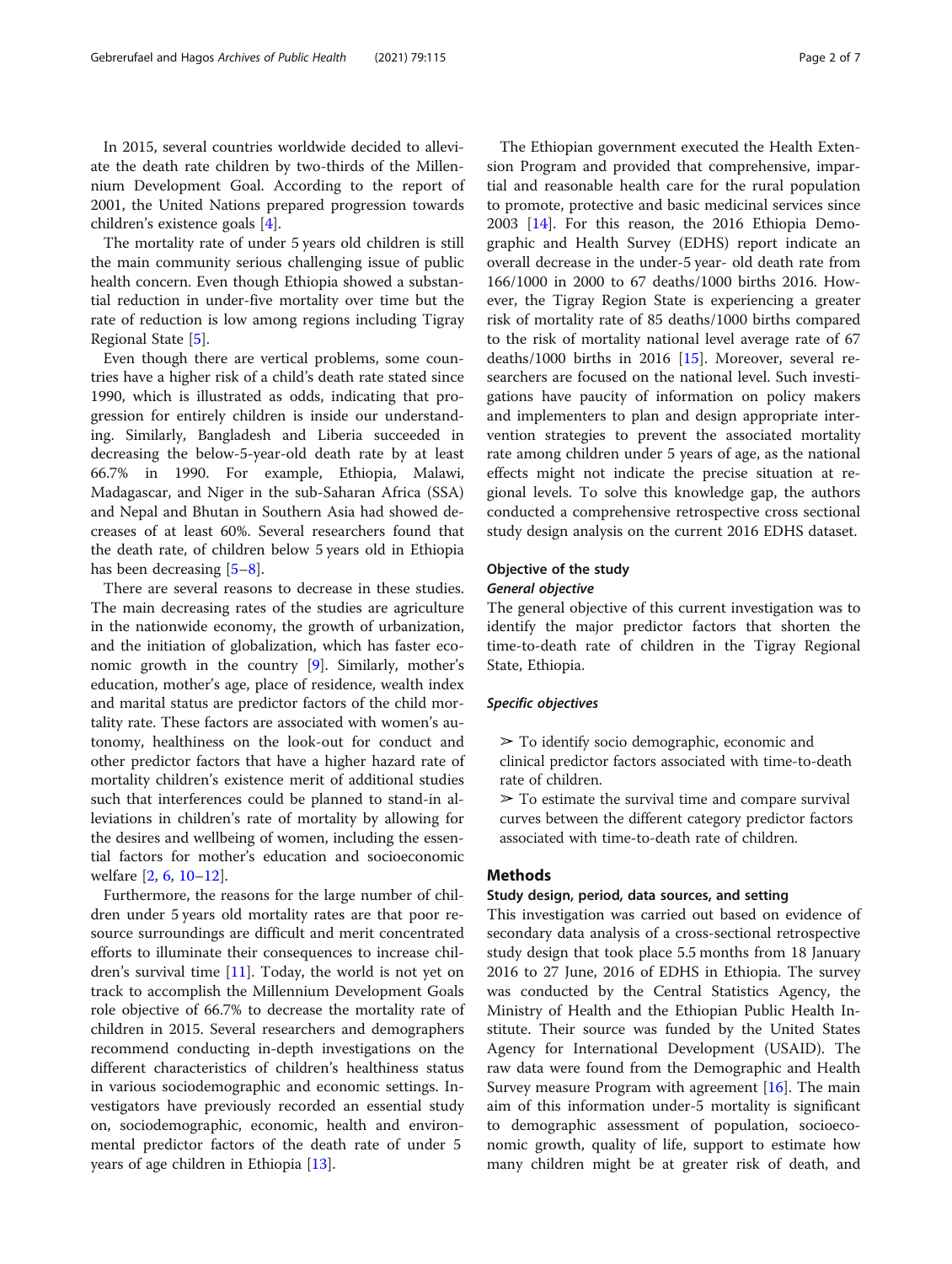help an improvement of strategies to reduce this higher risk.

## Study participants, inclusion and exclusion criteria, and sample size

In this investigation all live births in the 5 years born women are who's aged (15–49 years) were involved in the Tigray Regional State on the 2016 EDHS. Those women and who were either stable resident of the chosen households, or who lived in the household at least one night before the survey, were eligible for the interview. Data were collected by face-to-face interviewing women that met the eligibility criteria. Moreover, full records of all children under-5 years old were included in the study. However, children with incomplete records were excluded. In the Tigray Regional State 1033 births were reported in the last 5 years preceding the survey. Next, child with information on death during the last 5 years were identified. Finally, a total of 1018 children that have completed information about all the predictor factors considered were included in the study.

#### Study variables

The dependent (response) variable is children's time-todeath, divided into death and censored events, which were measured in the months. Censored denotes actively surviving children. In this study, the time gap measured (in month) starting from the child birth date until the occurrence of interested outcome of observation (death/ censored) was reached.

The independent variables included in this study were: mother's education level  $(0 = higher, 1 = secondary, 2 =$ primary, 3 = no education), mother's age (discrete), place of residence  $(0 =$  urban, $1 =$  rural), water drink source  $(0 =$ protected water, $1 =$ unprotected water), wealth index combined income of households  $(0 = rich, 1 = middle,$  $2 = poor$ ), mother's marital status  $(0 = married, 1 = di$ vorced/widowed, $2 = \text{single}$ ), child vaccination status (0 =  $yes, 1 = no$ , gender of child's status (0 = female, 1 = male).

The authors defined and coded the independent variable wealth index combined income of households as follows:  $0 =$  rich (include richer and richest),  $1 =$  middle, and 2 = poor (includes poorest and poor).These 2 categories have composited because the frequency distribution of events in the poorest and richest categories is too small.

#### Data quality and controlling bias

The data for the original work had collected by using comprehensive standard questionnaires.

The woman's questionnaire, the household questionnaire, and the man's questionnaire were employed to gather economic and socio-demographic information and other essential information's. After all the questionnaires were prepared in English, they were translated into Tigrigna language. In addition to this, the gathered data was back translated into English to keep consistence. The quality of the dataset had maintained by testing its completeness, handling the missing values by running frequency tables. Moreover, the quality of the original dataset were maintained by pretest of the questionnaires in Tigrigna language, giving training for interviewers and interviewers used tablet computers to register the response.

#### Statistical data analysis

The collected data were entered into Excel of CSV format, coded, cleaned, and analyzed by using statistical software R-version 3.6.1. The study used descriptive statistics such as frequency distributions and percentages to define the sample information. The Kaplan-Meier (K-M) survival curve was used to compare the survival probability of categorical variables of under-five year's age of children.

One of the most common types of regression models used in survival analysis is the Cox proportional hazard model. Moreover, this model has a significant role in the investigation of the survival time-to-death of children under-five years of age by estimating hazard ratio (HRs) and with 95% confidence intervals (CIs).

Cox proportional hazard model, 
$$
h(t) = h_0(t) * exp^{(b_1x_1 + b_2x_2 + b_3x_3 + \dots + b_px_p)}.
$$

The hazard function  $h(t)$  is identified by the set of p covariates  $(x_1, x_2, x_3, \ldots, x_p)$ , whose effect is measured by the magnitude of the corresponding coefficients  $(b_1, b_2)$  $b_2, b_3, \ldots, b_n$ ). The term  $h_0$  (t) is called the baseline hazard for a survival time-to-death [\[17](#page-6-0), [18](#page-6-0)].

# Results

## Descriptive statistics

The main sociodemographic, economic and clinical variables of the participants with a 5 year death of rate child are described in Table [1.](#page-3-0) The total number of children included in the current study was 1018. Of these children, 43(4.2%) were dead whereas 975(95.8%) were alive at the date of the data collection process. That means 1 in 24 children in the Tigray Region State die before reaching 5 years old. The death rate of children varied based on the type of place residence; a greater rate of death (2.4%) was recorded in rural areas than in urban areas (1.9%).

The rate of mortality of children varies by wealth index combined income of households. By wealth index combined income of households, the highest rate of death of children was observed between poor mothers'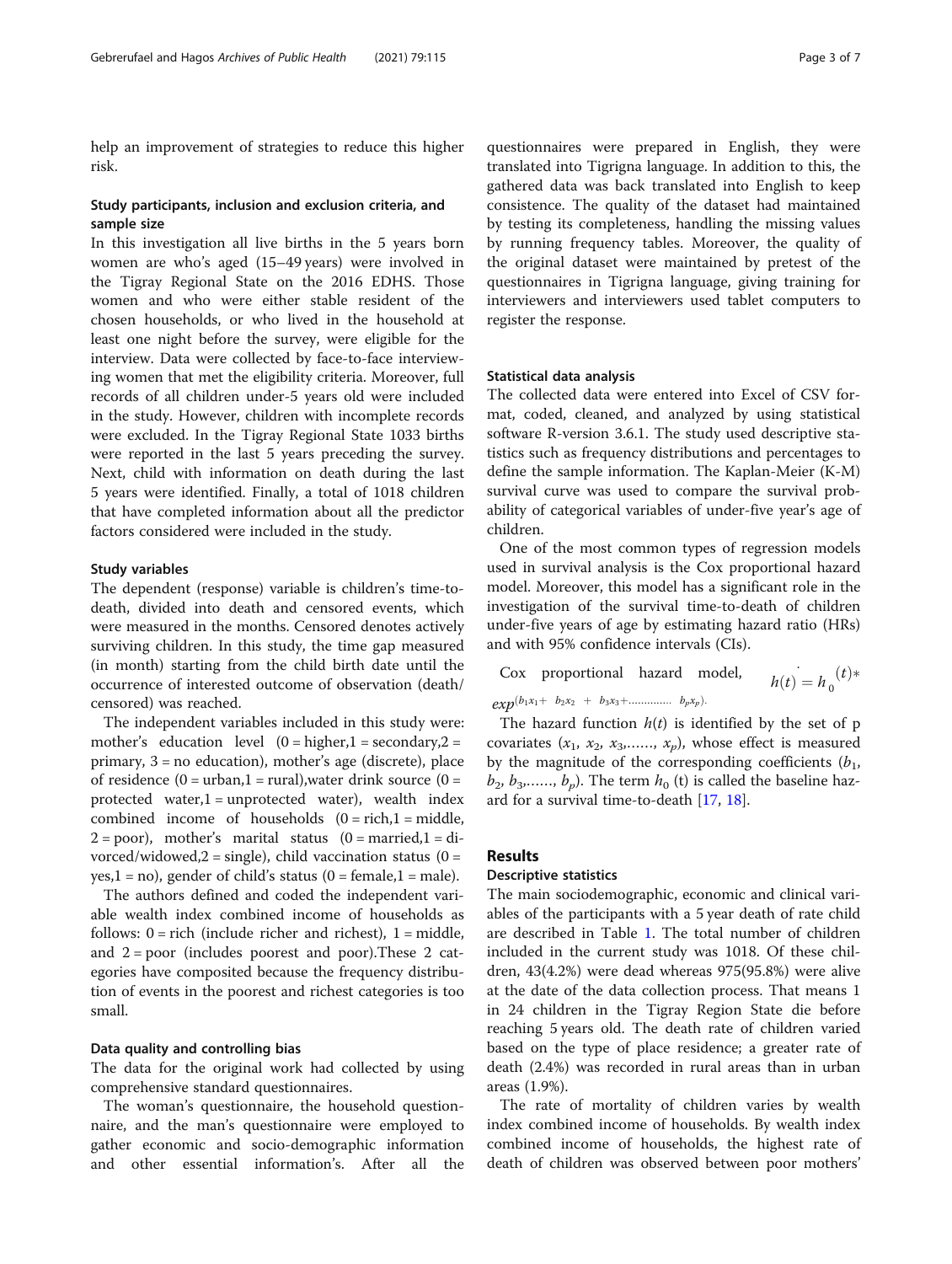<span id="page-3-0"></span>Table 1 Summary of sociodemographic, economic and clinical predictors of death rate under-five years children in the Tigray Regional State, Ethiopia, from 18 January 2016 to 27 June 2016 ( $N = 1018$ )

|                          |                   | Status of under-five years children |             |            |  |
|--------------------------|-------------------|-------------------------------------|-------------|------------|--|
| Variables                | Categories        | Censored N (%)                      | Death N (%) | Total      |  |
| Wealth index combined    | Rich              | 310(30.5%)                          | $3(0.3\%)$  | 313(30.8%) |  |
|                          | Middle            | 145(14.2%)                          | $1(0.1\%)$  | 146(14.3%) |  |
|                          | Poor              | 520(51.1%)                          | 39(3.8%)    | 559(54.9%) |  |
| Mother's education level | Higher            | 23(2.3%)                            | $1(0.1\%)$  | 24(2.4%)   |  |
|                          | Secondary         | 99(9.7%)                            | $2(0.2\%)$  | 101(9.9%)  |  |
|                          | Primary           | 314(30.8%)                          | $6(0.6\%)$  | 320(31.4%) |  |
|                          | No Education      | 539(53%)                            | 34(3.3%)    | 573(56.3%) |  |
| Place of residence       | Urban             | 165(16.2%)                          | 19(1.9%)    | 184(18.1%) |  |
|                          | Rural             | 810(79.6%)                          | 24(2.4%)    | 834(82%)   |  |
| Water drink source       | Protected Water   | 378(37.1%)                          | $8(0.9\%)$  | 386(38%)   |  |
|                          | Unprotected Water | 597(58.6%)                          | 35(3.4%)    | 632(62%)   |  |
| Mother's marital status  | Married           | 870(85.5%)                          | 38(3.7%)    | 908(89.2%) |  |
|                          | Divorced/Widowed  | 95(9.3%)                            | $3(0.3\%)$  | 98(9.6%)   |  |
|                          | Single            | 10(1%)                              | $2(0.2\%)$  | 12(1.2%)   |  |
| Child vaccination status | Yes               | 671(65.9%)                          | $8(0.8\%)$  | 679(66.7%) |  |
|                          | <b>No</b>         | 304(29.9%)                          | 35(3.4%)    | 339(33.3%) |  |
| Gender of child status   | Female            | 494(48.5%)                          | 15(1.5%)    | 509(50%)   |  |
|                          | Male              | 481(47.2%)                          | 28(2.8%)    | 509(50%)   |  |

economic statuses (3.8%) when compared to children living among rich mothers in economic status (0.3%).

Similarly, a higher mortality rate of children was observed in non-vaccinated children (3.4%) as compared to vaccinated children (0.8%), and taking protected sources of drinking water can reduce the different deaths rate of children in number. Children using an unprotected source of drinking water had a higher death rate of children (3.4%) than using a protected source of drinking water (0.9%) (See Table 1).

Moreover, to the descriptive statistics given in Table 1, Kaplan-Meier (K-M) survival curve estimators are plotted for most essential predictor variables (Fig. 1, [2,](#page-4-0) [3,](#page-4-0) [4](#page-4-0)). These sample Kaplan-Meier (K-M) curves show that under-five years old children who live in rural areas, use unprotected water drink sources, vaccination status of child (no), and poor wealth index status of households have a short survival time compared to those reference categories.

# Predictors of time-to-death under-five years old of children

In crude hazard ratio (CHR), the result indicated that poor wealth index of household combined, rural place of residence, and child vaccination status(no) were statistically significant predictors of death rate of children's (Pvalue < 0.05). Children who don't vaccinate are higher

risk of death rate than vaccinated children (CHR = 7.65, 95% CI: 3.53–16.6). Children whose mothers were poor wealth index combined income of households (CHR = 7.24, 95% CI: 0.073–6.74) were at greater risk of death rate than children whose mothers were rich wealth index combined income of households. Children who live in

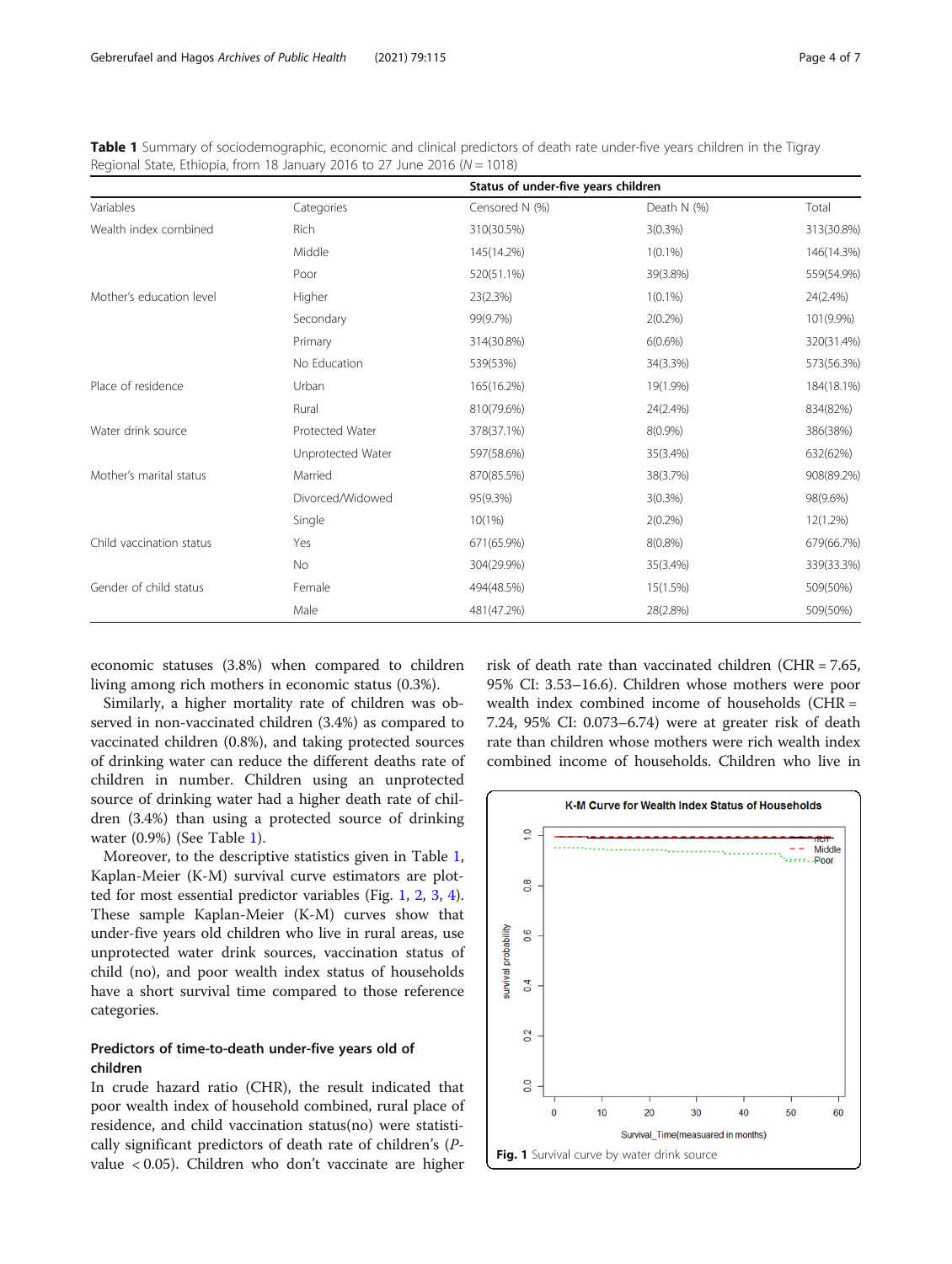<span id="page-4-0"></span> $\overline{a}$ 

 $\frac{8}{2}$ 

0.6

 $\overline{a}$ 

 $0.2$ 

 $\overline{0}$ 

 $\overline{0}$ 

survival probability

K-M Curve for Vaccination Status of child

**No** 



Fig. 2 Survival curve by residence differentials place

20

30

Survival Time(measuared in months)

40

50

60

 $10$ 

From the adjusted hazard ratio (AHR), the results showed that poor wealth index combined income of households, rural place of residence, and child vaccination status (no) were statistically significant predictors of death rate of children's (P-value < 0.05). The adjusted hazard ratio (AHR) of the death rate was 15.4 times higher among children who had a poor wealth index combined income of households than among those who were rich (AHR = 15.4; 95% CI: (2.83–84)). When we





compare place of residence, we found statistically significant predictors of the child mortality rate. The AHR of the child death rate was approximately 19.8 times higher among children in rural areas than among urban residents (AHR = 19.8; 95% CI: (7.25–54.049)). There was no significant difference in the risk of child death rate between the sex child's status of females and males. Moreover, for the variable vaccination status of Children, the AHR of child mortality of unvaccinated children was approximately 2.76 times higher than that of children who had vaccinated status of Children (AHR = 2.76; 95% CI: (1.07–7.11)) (See Table [2](#page-5-0)).

The result of likelihood, Wald, and score test had a pvalue =  $0.000$ , which is statistically significant at the 5% level of significance and the concordance =  $0.9$  (se = 0.03) illustrated that the data and the model were in good fit. Further, since the overall Global test (p-value = 0.70) for all predictors are  $> 0.05$  and none of the predictor variable was failed Cox proportional hazard model the necessary assumption. Therefore, model violated the Cox proportionality assumptions and it is mathematically adequate (See Table [3\)](#page-5-0).

# **Discussion**

The study empirically examined and recognized the predictor factors that were related to the mortality rate of child in the Tigray Regional State using the EDHS data. Both descriptive statistics and multivariable Cox regression model analysis were employed to analyze the secondary data.

The combined household wealth index was an essential socioeconomic variable that predicts the death rate of children in the Tigray Regional State. Childs born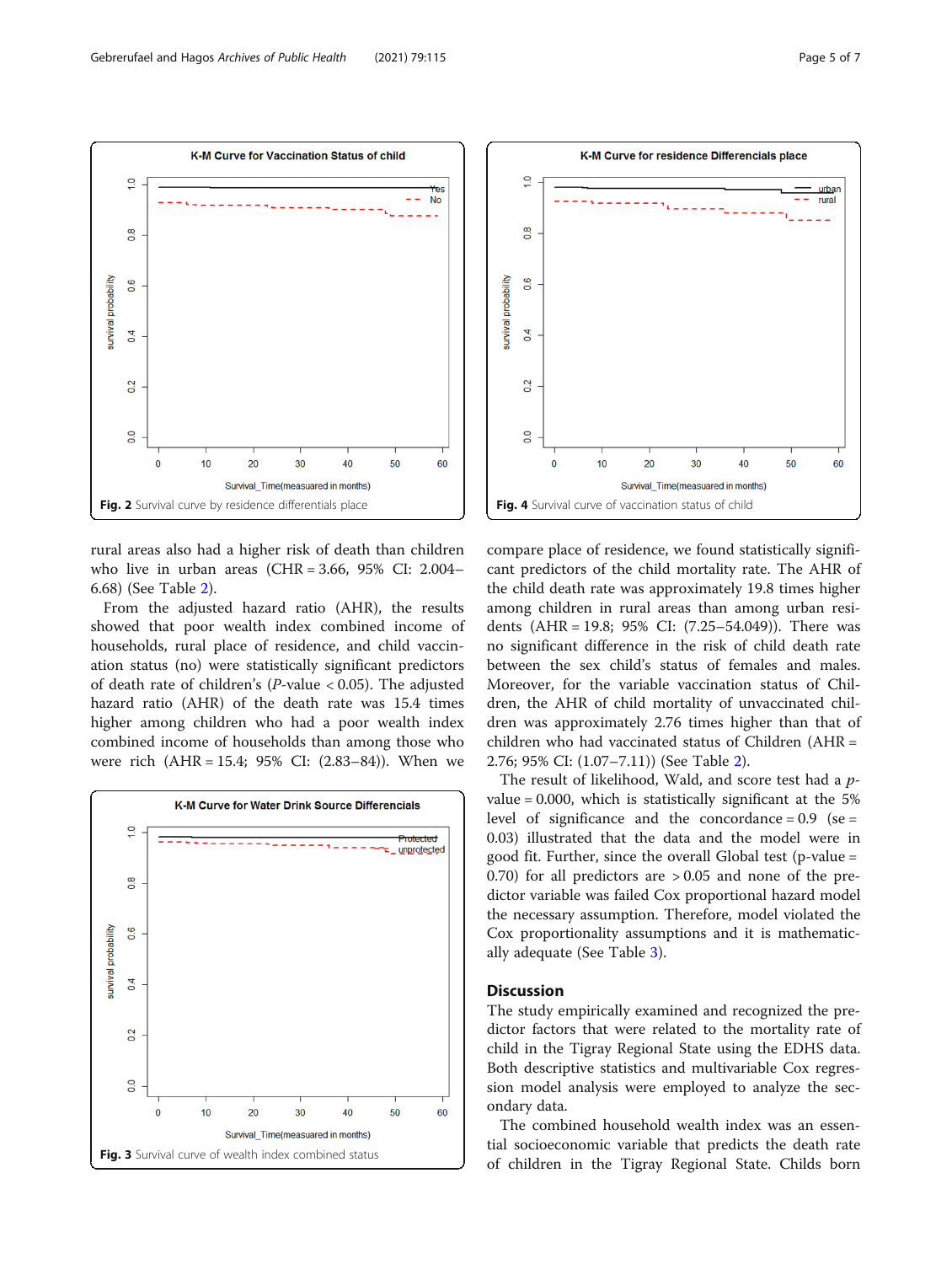|                                            |            |       | 95% CI for HR |                       |            | 95% CI for HR |        |                     |
|--------------------------------------------|------------|-------|---------------|-----------------------|------------|---------------|--------|---------------------|
| <b>Variables</b>                           | <b>CHR</b> | Lower | Upper         | P-value               | <b>AHR</b> | Lower         | Upper  | P-value             |
| Wealth index combined(ref. = rich)         |            |       |               |                       |            |               |        |                     |
| Middle                                     | 0.7        | 0.073 | 6.74          | 0.760                 | 1.52       | 0.104         | 22.2   | 0.80                |
| Poor                                       | 7.24       | 0.073 | 6.74          | 0.0009 <sup>a</sup>   | 15.4       | 2.83          | 84     | $0.0016^a$          |
| Mother's education level(ref. = higher)    |            |       |               |                       |            |               |        |                     |
| Secondary                                  | 0.47       | 0.043 | 5.21          | 0.541                 | 0.041      | 0.002         | 1.077  | 0.06                |
| Primary                                    | 0.44       | 0.052 | 3.62          | 0.441                 | 0.578      | 0.049         | 6.875  | 0.67                |
| No education                               | 1.35       | 0.185 | 9.88          | 0.766                 | 1.527      | 0.126         | 18.586 | 0.74                |
| Water drink source(ref. = protected water) |            |       |               |                       |            |               |        |                     |
| Unprotected water                          | 2.7        | 1.24  | 5.8           | $0.012$ <sup>a</sup>  | 2.24       | 0.94          | 5.6    | 0.07                |
| Place of residence(ref. = urban)           |            |       |               |                       |            |               |        |                     |
| Rural                                      | 3.659      | 2.004 | 6.68          | $0.0000$ <sup>a</sup> | 19.8       | 7.25          | 54.049 | 0.0000 <sup>a</sup> |
| Mother's marital status(ref. = married)    |            |       |               |                       |            |               |        |                     |
| Divorced/Widowed                           | 0.67       | 0.207 | 2.18          | 0.507                 | 0.246      | 0.047         | 1.2791 | 0.095               |
| Single                                     | 3.84       | 0.925 | 15.9          | 0.064                 | 0.333      | 0.032         | 3.505  | 0.36                |
| Gender of child status(ref. = female)      |            |       |               |                       |            |               |        |                     |
| Male                                       | 1.84       | 0.98  | 3.44          | 0.0573                | 0.954      | 0.460         | 1.978  | 0.90                |
| Mother's age                               | 1.01       | 0.97  | 1.06          | 0.553                 | 1.07       | 0.994         | 1.1519 | 0.07                |
| Child vaccination status (ref. = yes)      |            |       |               |                       |            |               |        |                     |
| No                                         | 7.65       | 3.53  | 16.6          | $0.0000$ <sup>a</sup> | 2.76       | 1.071         | 7.11   | $0.035^a$           |

<span id="page-5-0"></span>Table 2 Bivariable and multivariable Cox regression analysis of sociodemographic, economic and clinical predictors associated with under-five death rate of children in the Tigray Regional State, Ethiopia, 2016 ( $N = 1018$ )

CHR crude hazard ratio, AHR adjusted hazard ratio,<sup>a</sup> Significant at 5% level of significance, ref reference, CI confidence interval

from the poor wealth index combined income of households group were obtained, at a greater hazard of being dying earlier celebrating their first week childbirths than children from the rich wealth index combined income of households. Previous literature showed that mothers' economic level had better access to rich currency incomes than poor wealth, permitting them an excellent diet and better access to medical treatment [[19,](#page-6-0) [20\]](#page-6-0).

|        |  |  | Table 3 Test of proportional-hazards assumption (R version |  |
|--------|--|--|------------------------------------------------------------|--|
| 3.6.1) |  |  |                                                            |  |

| <b>Predictor variable</b> | Chisq  | Df             | Prob>Chisg |
|---------------------------|--------|----------------|------------|
| Wealth index combined     | 0.74   | $\mathfrak{D}$ | 0.69       |
| Mother's age              | 0.07   | 1              | 0.79       |
| Mother's education level  | 0.88   | 3              | 0.83       |
| Water drink source        | 0.9    | 1              | 0.34       |
| Place of residence        | 2.2    | 1              | 0.14       |
| Mother's marital status   | 2.5    | 2              | 0.28       |
| Gender of child status    | 0.0022 |                | 0.96       |
| Child vaccination status  | 0.62   | 1              | 0.43       |
| Global test               | 9      | 12             | 0.70       |

N.B chisq refers to chi-square statistic value, DF refers to degree of freedom, Prob>Chisq refers to P-value

Place of residence was another statistically significant predictor of the death rate of children, such that children from rural areas had a greater risk of death than children from urban parts. Previous studies furthermore stated that urban residents had a better wealth index, better access to hygiene facilities, better healthiness care facilities and media access for healthiness facility utilization for their new birth [[12,](#page-6-0) [21,](#page-6-0) [22\]](#page-6-0).

The accurate vaccination status of children was also a key factor significantly associated with the death rate of children in the Tigray Region State. If children were not vaccinated for a long time, they were more likely to die in the early newborn period than those who vaccinated on the proper time. This is because of other infectious diseases such as polio and intestinal parasites. Such a result is also found in Southwest Ethiopia [\[23](#page-6-0)]. In such case, health services providers should be given special attention to aware mothers for treating their child vaccination status. Finally, community-based longitudinal investigations will be more useful to obtained further unmeasured risk predictors.

### Limitations and strengths of the study

This investigation considered national state representative survey data that improve inferences for the whole country level. Nevertheless, this investigation used